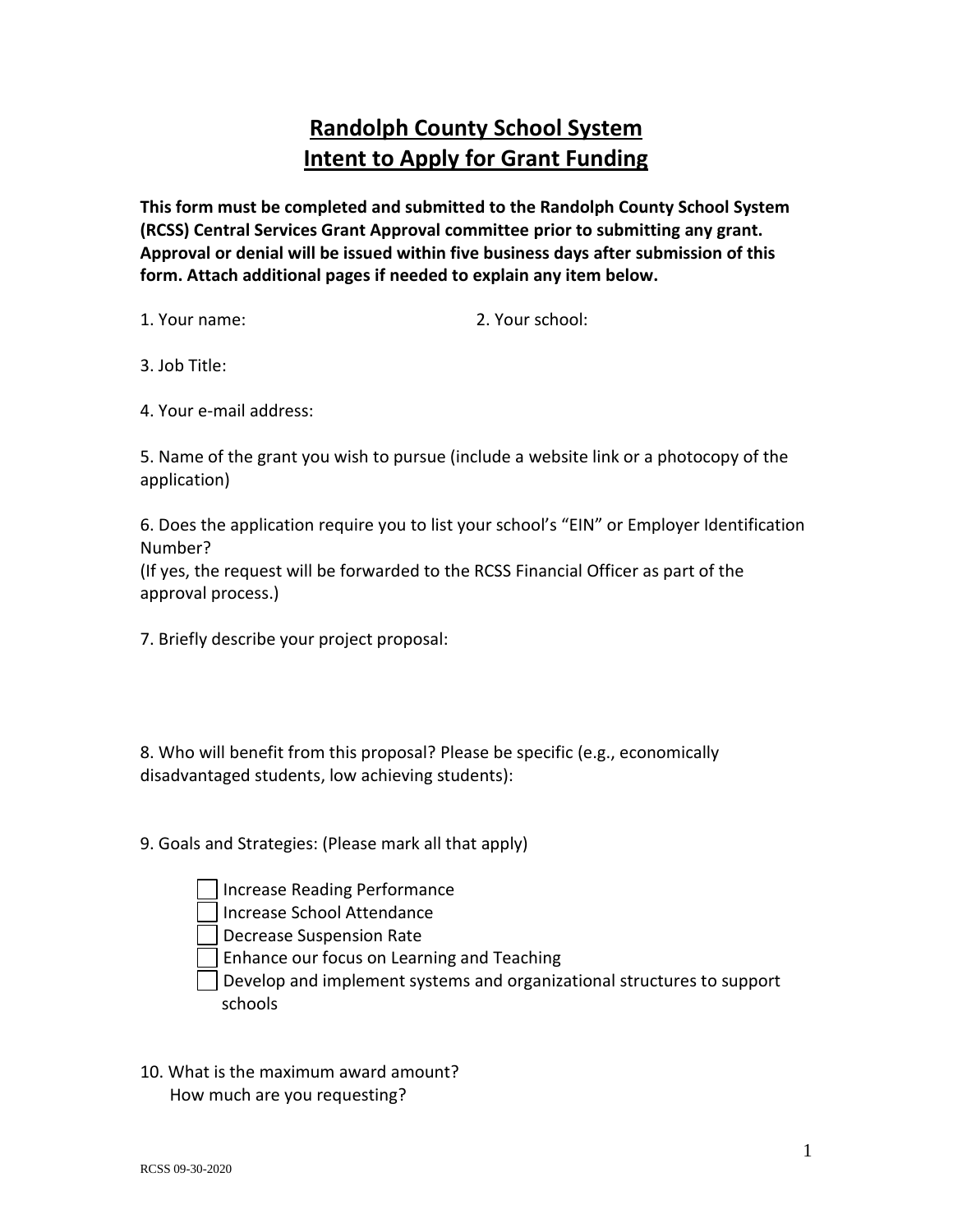11. Will RCSS be the fiscal agent for this grant? Yes  $\vert$   $\vert$  No

12. If RCSS is not the fiscal agent for this grant, please name the agent:

13. Are Matching funds required? If yes, please enter amount.

14. Are in-kind contributions required? If yes, please enter percent.

15. How will the grant money be spent? Complete the chart below. (Attach a chart if more rows are needed):

| <b>ITEM</b> | <b>DOLLAR AMOUNT</b> |  |
|-------------|----------------------|--|
|             |                      |  |
|             |                      |  |
|             |                      |  |
|             |                      |  |

16. If you are requesting technological resources such as computers, please indicate here who is expected to provide support/repairs on the devices (e.g., the vendor, the project leader, or the RCSS technology department?)

17. If requested items have to be ordered, have you factored in enough funding to cover shipping/handling, insurance, taxes, or other necessities?

18. Does your proposal involve any type of capital improvement (outdoor landscaping, playground projects, solar panels, electricity, network wiring, or facility changes of any kind)? If so, please explain:

| 19. Received approval from the school principal?                                                                 | Yes   |    |
|------------------------------------------------------------------------------------------------------------------|-------|----|
| 20. Received approval from RCSS Central Services Grant Committee?                                                | Yes   |    |
| If your grant proposal requires bus transportation, have you:<br>21. Received approval from RCSS transportation? | Yes l | NΩ |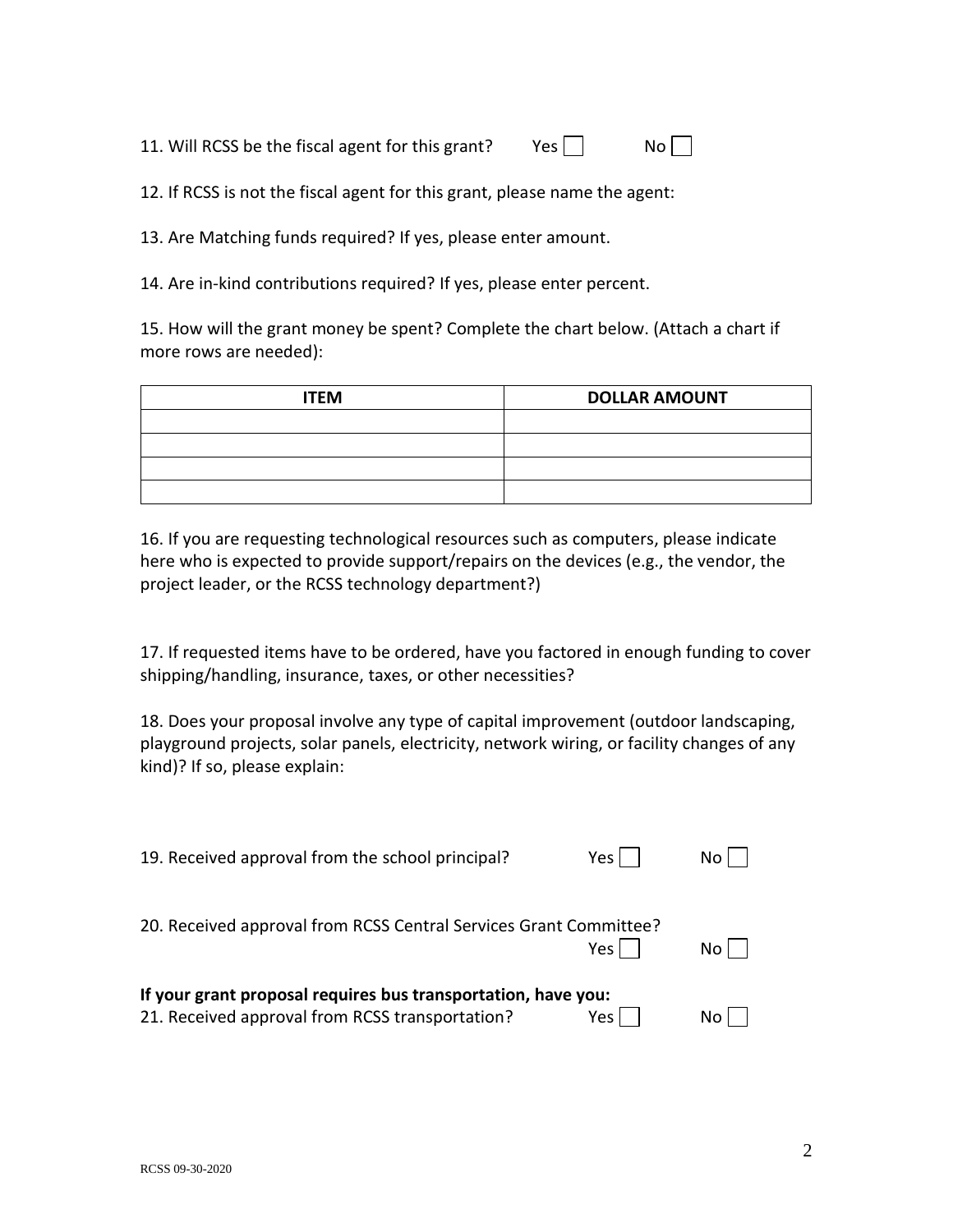## **22. REQUIRED SIGNATURES:**

Grant applicant (print and sign): **Example 20** Figure 20 Figure 20 Figure 20 Figure 20 Figure 20 Figure 20 Figure

Principal/Supervisor Signature: \_\_\_\_\_\_\_\_\_\_\_\_\_\_\_\_\_\_\_\_\_\_\_\_\_\_\_\_\_\_\_\_\_\_\_\_\_\_\_\_\_\_\_\_\_\_

Date Submitted: \_\_\_\_\_\_\_\_\_\_\_\_\_\_\_\_\_\_\_\_\_\_\_\_\_\_\_\_\_\_\_\_\_\_\_\_\_\_\_\_\_\_\_\_\_\_\_\_\_\_\_\_\_\_\_\_\_\_

### Submit all three pages of this form to Central Services by email to [lchappell@randolph.k12.nc.us](mailto:lchappell@randolph.k12.nc.us) \*\*\*\*\*\*\*\*\*\*\*\*\*\*\*\*\*\*\*\*\*\*\*\*\*\*\*\*\*\*\*\*\*\*\*\*\*\*\*\*\*\*\*\*\*\*\*\*\*\*\*\*\*\*\*\*\*\*\*\*\*\*\*\*\*\*\*\*\*\*\*\*

### **CENTRAL OFFICE GRANT DECISION**

This grant proposal can proceed as described

This grant proposal can proceed as described, but with the following changes required:

This grant proposal cannot proceed (reasons described below)

#### **REASON(S) FOR GRANT DENIAL:**

| Received approval from RCSS Finance Officer                           | Yes | No. |  |
|-----------------------------------------------------------------------|-----|-----|--|
| Todd Lowe, Finance Officer:                                           |     |     |  |
| Date:                                                                 |     |     |  |
| Larry Chappell, Director of<br><b>Instructional Support Services:</b> |     |     |  |

Date: \_\_\_\_\_\_\_\_\_\_\_\_\_\_\_\_\_\_\_\_\_\_\_\_\_\_\_\_\_\_\_\_\_\_\_\_\_

#### **Final Approval Signature**

Cathy Waddell, Assistant Superintendent of